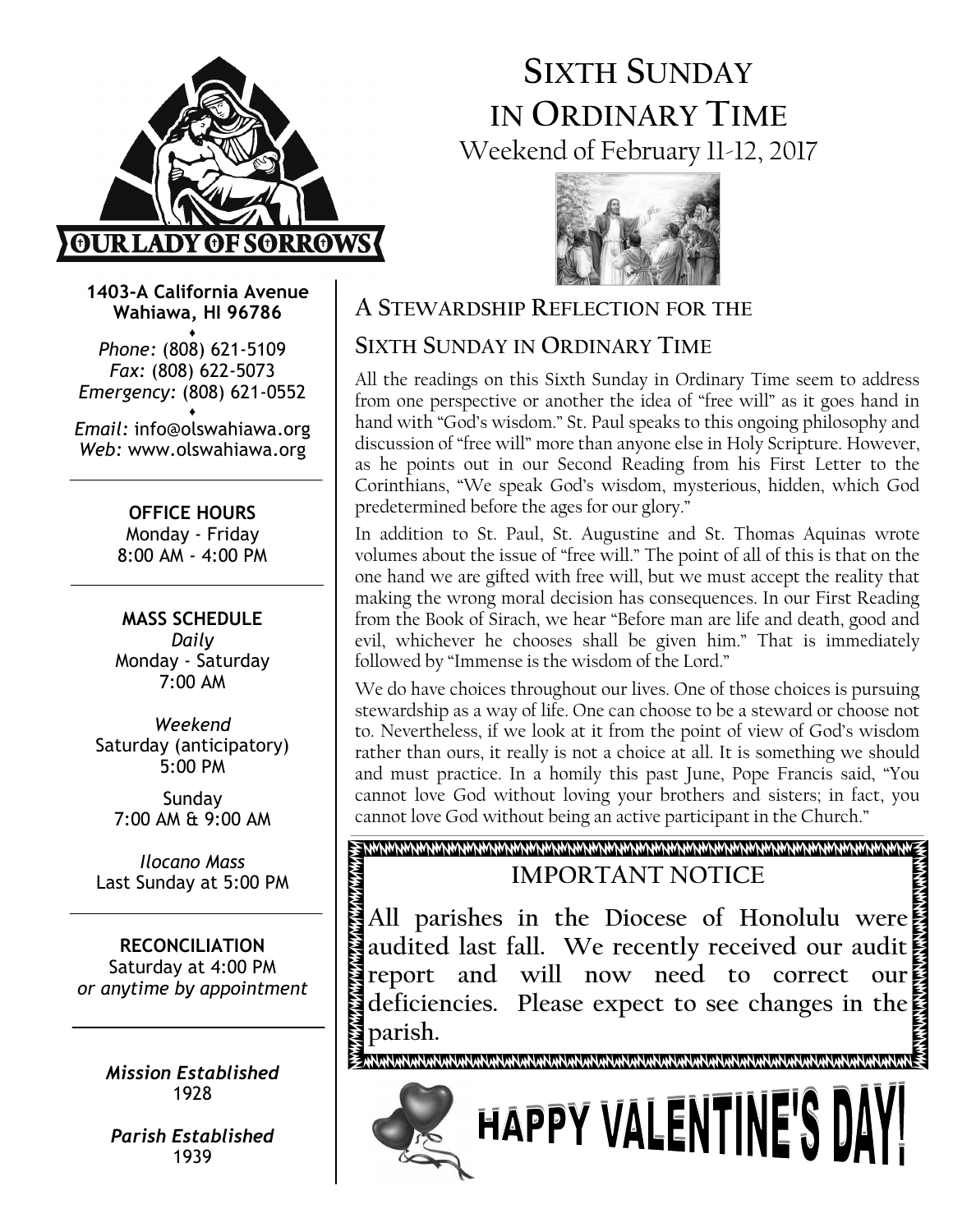## WEEKLY CALENDAR

| Feb 11 (Sat)        | 6th Sunday in Ordinary Time                                                                                                                                                                                      |  |  |
|---------------------|------------------------------------------------------------------------------------------------------------------------------------------------------------------------------------------------------------------|--|--|
| Feb 12 (Sun)        | 6th Sunday in Ordinary Time<br><b>Augustine Educational Foundation Collection</b><br>10:30am Religious Education Classes<br>10:30am Parent Class for 1st Reconciliation (PH)<br>Altar Society Mtg (PH)<br>1:00pm |  |  |
| Feb 13 (Mon)        | Weekday<br>6:30pm Middle School Ministry (Lib)<br>7:00pm EPIC Young Adult Faith Sharing (CH)                                                                                                                     |  |  |
| Feb 14 (Tue)        | <b>Sts Cyril &amp; Methodius</b><br>♥ Valentine's Day ♥<br><b>Communion Service</b><br>7:00am<br>11:45am + Clarence Drose Funeral Svc (MM)                                                                       |  |  |
| Feb 15 (Wed)        | Weekday<br>7:00am Communion Service<br>6:30pm Youth Ministry Class (Chapel)<br>7:00pm<br>Pastoral Council Mtg (PH)                                                                                               |  |  |
| <b>Feb 16 (Thu)</b> | Weekday<br>7:00am Communion Service<br>9:00am Craft Guild (PH)<br>10:00am Charismatic Prayer Group (Lib)                                                                                                         |  |  |
|                     | 10:30am +Isabel Souki Burial<br>6:30pm + Paula Lazo Wake Svc (MMP)<br>Stewardship Committee Mtg (Conf Rm)<br>7:00pm                                                                                              |  |  |
| Feb 17 (Fri)        | The Seven Holy Founders of the Servite Order<br>7:00am<br><b>Communion Service</b><br>11:00am + Paula Lazo Funeral Mass (OLS)                                                                                    |  |  |
| Feb 18 (Sat)        | Weekday / BVM<br>8:30am Divine Mercy Gathering (PH)<br>1:00pm Baptism Seminar (Lib)                                                                                                                              |  |  |
| Feb 19 (Sun)        | 7th Sunday in Ordinary Time<br><b>Augustine Educational Foundation Collection</b><br>10:15am FCC Mtg (PH)<br>10:30am WGH-LTC Pry Svc                                                                             |  |  |

MMP = Mililani Mortuary Park / WGH = Wahiawa General Hospital

#### **OBITUARY: MAY THEY REST IN PEACE**

#### **+Clarence Drose**

Feb. 14 11:45am Funeral Svc – MMP **+Isabel Souki** Feb. 16 10:30am Burial – Nat'l Cemetery Pacific **+Paula Lazo** Feb. 16 6:30pm Wake Svc – MMP Feb. 17 11:00am Funeral Mass – OLS **+Valentina Nordell** Feb. 21 11:45am Funeral Svc – MMP **+Crispin Cameros** Feb. 22 11:00am Funeral Mass – OLS **+Mariano (Carl) Caraulia** Mar. 10 11:45am Funeral Svc – MMP **+Marina Evangelista** Mar. 15 6:30pm Wake Svc – MMP Mar. 16 11:00am Funeral Mass – OLS

Beginning next week there will be baskets around the church to collect last year's blessed branches.





[Liturgical Color: Green]

#### **Sirach 15:15-20**

The Lord God sees every created thing and understands every human deed.

**1 Corinthians 2:6-10** 

Paul wrote that real wisdom is God's: hidden, mysterious, planned and prepared from the very beginning for the glory of those who love the Lord.

**Matthew 5:17-37** 

Jesus said he came not to abolish the law but to fulfill it.

NEXT SUNDAY'S READINGS [Liturgical Color: Green] Leviticus 19:1-2, 17-18 · 1 Corinthians 3:16-23 · Matthew 5:38-48

## **STEWARDSHIP OF TREASURE**

| Weekend of February 4-5, 2017      |            |  |
|------------------------------------|------------|--|
| <b>OFFERINGS</b>                   |            |  |
| Sunday Offering                    | \$5,194.00 |  |
| SS.CC. Religious Retirement        | 1,938.97   |  |
| <b>MISCELLANEOUS OFFERINGS</b>     |            |  |
| <b>Food Pantry</b>                 | 50.00      |  |
| <b>Mass Intentions</b>             | 90.00      |  |
| <b>OTHERS</b>                      |            |  |
| Candles                            | 347.35     |  |
| FIF Pledge Payments                | 1,035.00   |  |
| <b>Mahalo for your generosity!</b> |            |  |

Offertory Envelopes: Please call the bookkeeper at 621-5109 ext. 9720 if you are in need of a new box.

## JANUARY STEWARDSHIP REPORT

|                                          | <b>JAN. 2016</b> | <b>JAN. 2017</b> |  |  |
|------------------------------------------|------------------|------------------|--|--|
| <b>Offering / Tithe</b>                  | \$19,244.56      | \$22,266.50      |  |  |
| Average Per Week                         | 3,848.91         | 4,453.30         |  |  |
| Goal: An average of \$4,600.00 per week. |                  |                  |  |  |
| Latin Am./Blk & Ind. Miss.               | 920.85           | 1,093.45         |  |  |
| Mary, Mother of God                      | 1,102.00         | 10.00            |  |  |



#### **February 11-12, 2017**

Our Catholic schools provide a quality education to students from all ethnic, religious and financial backgrounds. The Augustine Educational Foundation provides tuition scholarships to financially needy students in our schools. Please take a moment and help make a difference in a student's life - your gift goes directly to support tuition scholarships for our parishioners and vicariate.

> Open House—St. Louis School Sunday, February 19, 2017 1:00 PM